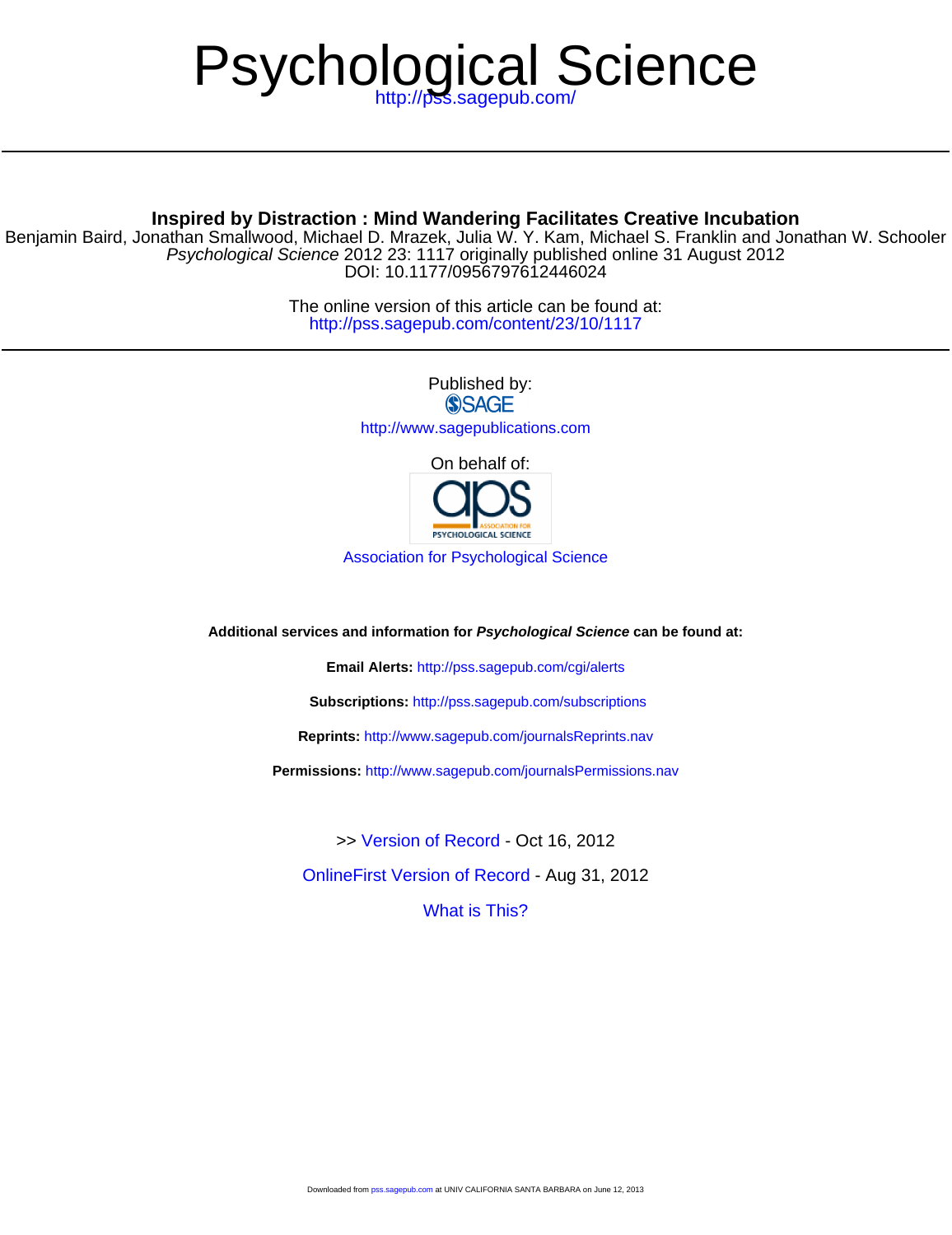# **Inspired by Distraction: Mind Wandering Facilitates Creative Incubation**



Psychological Science 23(10) 1117–1122 © The Author(s) 2012 Reprints and permission: sagepub.com/journalsPermissions.nav DOI: 10.1177/0956797612446024 http://pss.sagepub.com



# Benjamin Baird<sup>I</sup>, Jonathan Smallwood<sup>2</sup>, Michael D. Mrazek<sup>I</sup>, Julia W. Y. Kam<sup>3</sup>, Michael S. Franklin<sup>I</sup>, and Jonathan W. Schooler<sup>1</sup>

<sup>1</sup>Department of Psychological and Brain Sciences, University of California, Santa Barbara; <sup>2</sup>Department for Social Neuroscience, Max Planck Institute for Human Cognitive Brain Sciences, Leipzig, Germany; and <sup>3</sup>Department of Psychology, University of British Columbia

#### **Abstract**

Although anecdotes that creative thoughts often arise when one is engaged in an unrelated train of thought date back thousands of years, empirical research has not yet investigated this potentially critical source of inspiration. We used an incubation paradigm to assess whether performance on validated creativity problems (the Unusual Uses Task, or UUT) can be facilitated by engaging in either a demanding task or an undemanding task that maximizes mind wandering. Compared with engaging in a demanding task, rest, or no break, engaging in an undemanding task during an incubation period led to substantial improvements in performance on previously encountered problems. Critically, the context that improved performance after the incubation period was associated with higher levels of mind wandering but not with a greater number of explicitly directed thoughts about the UUT. These data suggest that engaging in simple external tasks that allow the mind to wander may facilitate creative problem solving.

#### **Keywords**

creativity, consciousness, insight

Received 12/26/11; Revision accepted 3/29/12

Anecdotes of individuals solving problems after relinquishing the effort to solve them date back millennia. Indeed, many influential scientific thinkers—including Newton, Poincaré, and Einstein—claim to have had their moments of inspiration while engaged in thoughts or activities not deliberately aimed at solving the problem they were trying to solve. A key question that arises from such examples is whether engaging in any type of unrelated cognition increases the frequency of creative solutions, or whether the thoughts that yield such insights have specific features.

One common example of thinking that is unrelated to an overt goal is the internally generated thought that occupies one's attention during mind wandering (Smallwood & Schooler, 2006). Several lines of research suggest that mind wandering could be linked to enhanced creativity, particularly for problems that have been previously encountered. First, individuals with attention-deficit/hyperactivity disorder (which is known to be associated with mind wandering; e.g., Shaw & Giambra, 1993) tend to score higher than individuals without ADHD on laboratory measures of creativity (White & Shah, 2006) and on questionnaire-based assessments of achievement in creative areas (e.g., music, visual arts; White & Shah, 2011).

Second, focused deliberation on problems can undermine creativity, whereas distraction can enhance creativity (Dijksterhuis & Meurs, 2006). Third, a recent meta-analysis of the conditions that maximize incubation effects (i.e., enhanced creative problem solving following a break) found that the benefits of incubation intervals are greater when individuals are occupied by an undemanding task than when they engage in either a demanding task or no task at all (Sio & Ormerod, 2009). Given that mind wandering is more frequent in undemanding tasks than in demanding tasks (e.g., Mason et al., 2007; Smallwood, Nind, & O'Connor, 2009), this finding suggests that one feature that may characterize successful incubation intervals could be the opportunity for mind wandering.

Finally, a recent investigation found that when individuals engaged in REM sleep during an incubation interval, they showed enhanced integration of unassociated information in the service of creative problem solving (Cai, Mednick,

**Corresponding Author:**

Benjamin Baird, Department of Psychological and Brain Sciences, Building 429, Room 102, University of California, Santa Barbara, CA 93106-9660 E-mail: baird@psych.ucsb.edu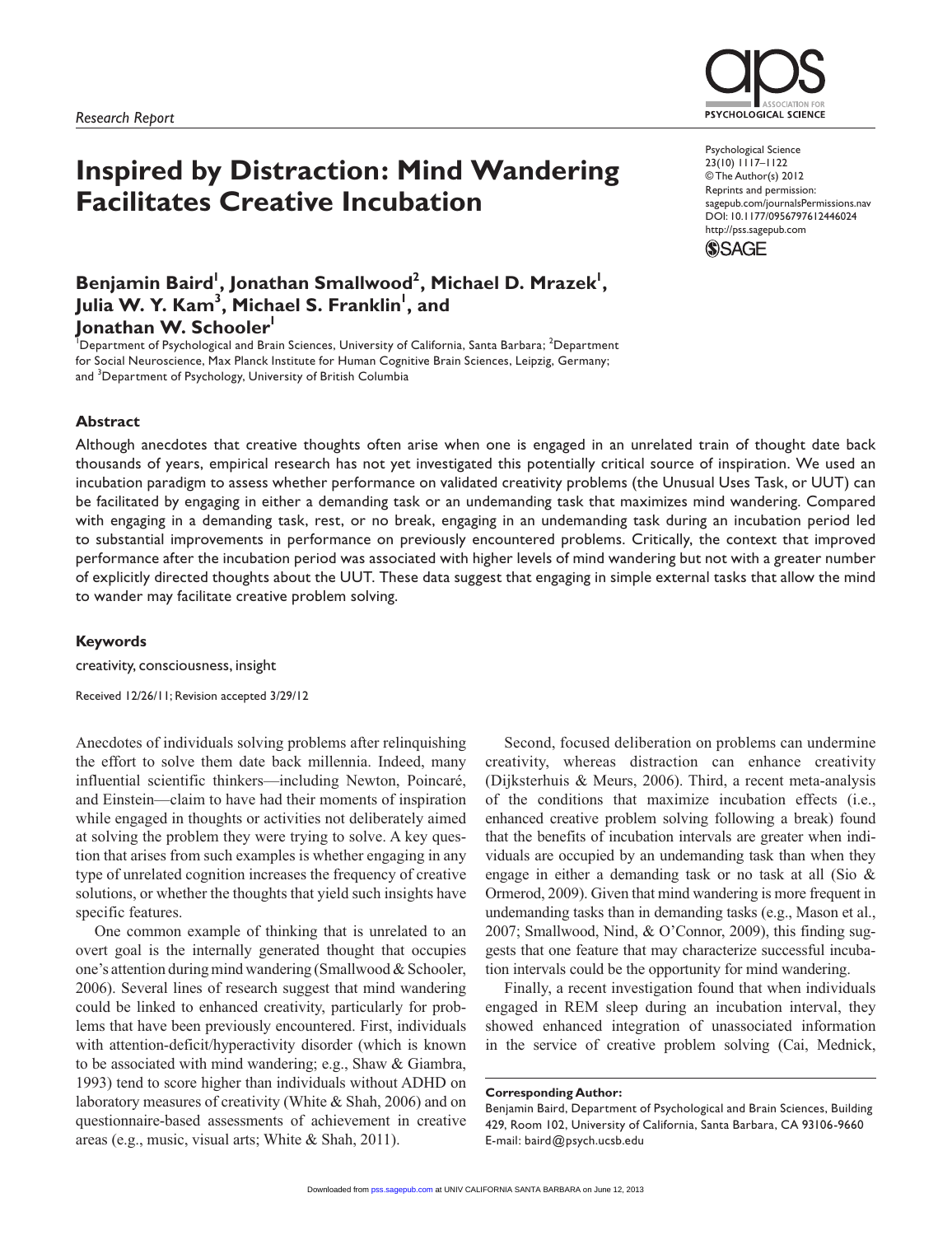Harrison, Kanady, & Mednick, 2009). Although REM sleep is very different from mind wandering, the fact that the formation of associative networks during dreaming can lead to incubation effects is certainly consistent with the prospect that the loose associative processes of mind wandering (e.g., Smallwood, Obonsawin, & Heim, 2003) might have similar effects.

However, caution must be taken in drawing firm conclusions from the results of these studies; to date, no published study has directly compared the effects of incubation intervals of systematically varying difficulty within a single experiment, nor has any study directly assessed the occurrence of mind wandering during incubation. Furthermore, there are at least two competing interpretations of the beneficial effects of tasks with a light cognitive load: Easy tasks may simply allow individuals a greater opportunity to explicitly think about previous problems, or easy tasks may encourage a global mental set (e.g., Förster, Friedman, & Liberman, 2004) that might facilitate creativity independently of any specific benefit of incubation.

The study reported here used an incubation paradigm to compare the effects of interpolated tasks that systematically varied in their levels of attentional demand and thus in their conduciveness to mind wandering. The tasks were interpolated into the Unusual Uses Task (UUT), a classic and widely used measure of divergent thinking (Guilford, 1967). The UUT was selected because it yields particularly consistent and robust incubation effects (Ellwood, Pallier, Snyder, & Gallate, 2009; Sio & Ormerod, 2009), unlike convergent-thinking tasks (such as the Remote Associates Task), which have been more prone to empirical inconsistencies (Vul & Pashler, 2007). The UUT requires participants to generate as many unusual uses as possible for a common object, such as a brick, in a set amount of time. The originality of the responses is taken as an index of creative thinking (e.g., Milgram & Milgram, 1976; Torrance, 2008; Wallach & Kogan, 1965).

Following the procedure in Cai et al. (2009), we assessed participants' performance on UUT problems that were presented both before and after the incubation interval (*repeated exposure*) and on UUT problems that were presented for the first time after the incubation interval (*new exposure*). These exposure conditions allowed us to distinguish between two different types of improvements in problem solving: incubation effects (repeated-exposure condition), which correspond to enhanced processing of previously encountered information, and general increases in creative problem solving (newexposure condition), which could correspond to general improvements in creative thinking or to other general facilitative effects (e.g., arousal or fatigue).

We had four hypotheses for this study. First, we expected that participants would exhibit more mind wandering in an interpolated undemanding task than in an interpolated demanding task, which would replicate previous findings that attentional demand reduces mind wandering (Smallwood et al., 2009). Given these anticipated differences in mind wandering, we hypothesized, second, that the creative benefits of incubation would be greater for participants who engaged in the undemanding task than for participants who engaged in the demanding task and, third, that this effect would not be attributable to a greater number of explicit thoughts about the previously encountered problems. Finally, we hypothesized that performance would selectively improve on repeated-exposure problems (i.e., not on new problems) following the undemanding task, which would indicate that the performance improvements resulted from an incubation process rather than a general increase in creative problem solving.

### **Method**

#### *Participants*

One hundred forty-five participants (35 males, 110 females) completed the experiment (age range: 19–32 years) as partial fulfillment of a course requirement. Informed consent was obtained from all participants, and ethical approval for the study was obtained from the University of California, Santa Barbara, institutional review board.

#### *Procedure*

**Baseline UUT.** Participants were randomly assigned to work on two UUT problems (2 min per problem) in which they were instructed to list as many unusual uses as possible for each stimulus. Participants typed their responses on a computer, directly into a text box that automatically expired after 2 min.

**Incubation.** After completing the baseline UUT, participants were assigned to one of four between-subjects conditions, using a counterbalanced design. In three of these conditions (*demanding task, undemanding task*, and *rest*), the baseline UUT was followed by an incubation period that lasted 12 min. Participants in the demanding-task condition performed a 1-back working memory task that places a strong constraint on topdown attention, whereas those in the undemanding-task condition performed a choice reaction time task (0-back) requiring infrequent responses. Studies have shown that tasks without a working memory load elicit more mind wandering than tasks with a working memory load (e.g., Smallwood et al., 2009). In the rest condition, participants were asked to sit quietly during the incubation interval. Participants in the fourth condition (*no break*) did not receive a break from the UUT.

Immediately following the incubation interval in the demanding-task, undemanding-task, and rest conditions, we administered a commonly used self-report measure of mind wandering (e.g., Barron, Riby, Greer, & Smallwood, 2011; Matthews et al., 1999) in order to confirm differences in mindwandering frequency between the two task conditions. (The questionnaire was administered following the rest interval in the rest condition in order to maintain consistency across incubation conditions.) This questionnaire asks participants to rate how often they engaged in different types of task-unrelated thought, such as considering personal worries or future or past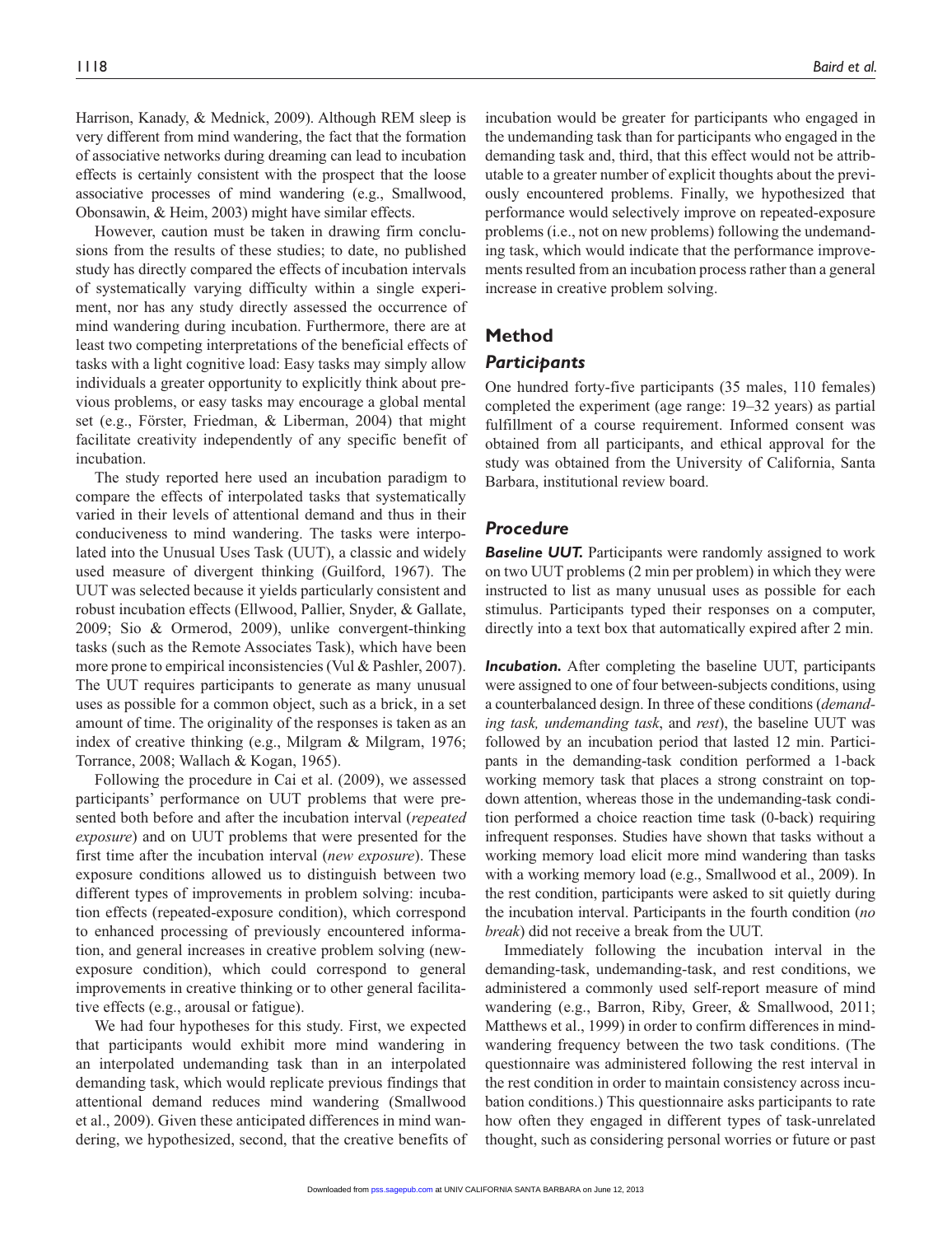events (rating scale from 1 to 5, with higher scores indicating higher levels of mind wandering). To assess explicit thoughts about the creativity task, we had participants in these three conditions complete a separate questionnaire on the frequency of their thoughts about the creativity problems during the incubation interval.

**Postincubation UUT.** After the incubation interval (or following the baseline UUT, in the case of the no-break condition), participants were informed that they would work on the UUT again. Four UUT problems (2 min per problem) were presented in a random order: two repeat problems (repeatedexposure condition) that were identical to the problems presented at baseline and two randomly assigned new problems (new-exposure condition).

*Assessing propensity to mind-wander.* At the end of the experiment, all participants completed the Daydreaming Frequency subscale of the Imaginal Process Inventory (IPI), which assesses individuals' general propensity to mindwander (Singer & Antrobus, 1972).

#### *Tasks*

**Interpolated tasks.** Stimuli for the demanding and undemanding tasks were the digits from 1 through 9, which were presented serially (in quasirandom order) in the center of a computer screen for 1,000 ms each; each digit was followed by a 1,500-ms fixation cross. In both of these tasks, nontargets were black numbers that required no response, and nontargets occurred frequently, whereas targets were infrequent. In the undemanding task, targets were colored numbers, and participants had to determine whether each target stimulus was even or odd. In the demanding task, targets were colored question marks, and participants had to determine whether the stimulus immediately preceding each target was even or odd. Participants in both conditions received a short practice session with feedback.

*UUT.* Following the procedure used by Wallach and Kogan (1965), we pooled responses to each UUT stimulus across the sample, and points were assigned for statistically unique responses.<sup>1</sup> Percentage improvement on the UUT was calculated separately for each problem type (repeated exposure, new exposure) and was compared across conditions (undemanding task, demanding task, rest, no break). This was calculated as [(postincubation UUT score – baseline UUT score)/ (baseline UUT score)]  $\times$  100 (see Cai et al., 2009, for a similar analytic method). Percentage improvement was calculated at the individual level and then averaged for each condition.

Although uniqueness scoring is the most standard method of scoring divergent-thinking tasks (e.g., Milgram & Milgram, 1976; Torrance, 2008; Wallach & Kogan, 1965), it has been criticized (Silvia et al., 2008) on the grounds that it may confound creativity with fluency (e.g., participants may receive

high creativity scores simply by virtue of generating a large number of responses). Therefore, to assess fluency, we had two independent raters blind to condition tabulate the number of nonredundant responses each participant generated for each UUT stimulus. The interrater classification of nonredundant responses was highly reliable ( $\alpha$  = .95). For each individual, the two raters' scores were averaged to yield a measure of fluency.

#### **Results**

#### *Mind wandering*

Participants in the undemanding-task condition reported significantly greater mind wandering  $(M = 2.47, SD = 0.66)$  in the retrospective questionnaire than did participants in the demanding-task condition ( $M = 2.15$ ,  $SD = 0.67$ ),  $F(1, 72) =$ 4.04,  $p < .05$ ,  $\eta^2 = .05$ . This result replicates previous findings that working memory load decreases the frequency of mind wandering. $^{2}$  An analysis of the demanding-task, undemandingtask, and rest conditions revealed no group differences in participants' retrospective reports about the degree to which they had been explicitly thinking about the previous creativity task,  $F(2, 106) = 0.09, p = .90, \eta^2 = .002.$ 

#### *Incubation-task performance measures*

No significant difference in accuracy was observed between the undemanding task ( $M = .87$ ,  $SD = .10$ ) and the demanding task  $(M = .88, SD = .20), F(1, 72) = 0.06, p = .80, \eta^2 = .001.$ Response time to targets was significantly faster in the demanding task  $(M = 518.39 \text{ ms}, SD = 117.55 \text{ ms})$  than in the undemanding task ( $M = 648.97$  ms,  $SD = 48.21$  ms),  $F(1,$ 72) = 38.93,  $p < .001$ ,  $\eta^2 = .35$ . Faster response times were expected in the demanding task because responses were based on the previous (already-encoded) digit, whereas the undemanding task required participants to first encode the target digit and then respond. This difference in response times reflects the key difference in the structure of the two tasks: The demanding task required that the identity of nontarget stimuli be encoded, whereas the undemanding task did not require that participants attend to nontarget stimuli.

#### *UUT uniqueness scores*

We first analyzed the UUT uniqueness scores using a mixedmodel analysis of variance (ANOVA) with exposure condition (repeated exposure, new exposure) as a repeated measures factor and incubation condition (undemanding task, demanding task, rest, no break) as a between-subjects factor. An Exposure Condition × Incubation Condition interaction emerged, *F*(1,  $141$ ) = 4.98,  $p < 0.01$ ,  $\eta^2 = 0.10$ . To further explore this effect, we used univariate ANOVAs to analyze incubation-condition differences in repeated-exposure and new-exposure UUT uniqueness scores.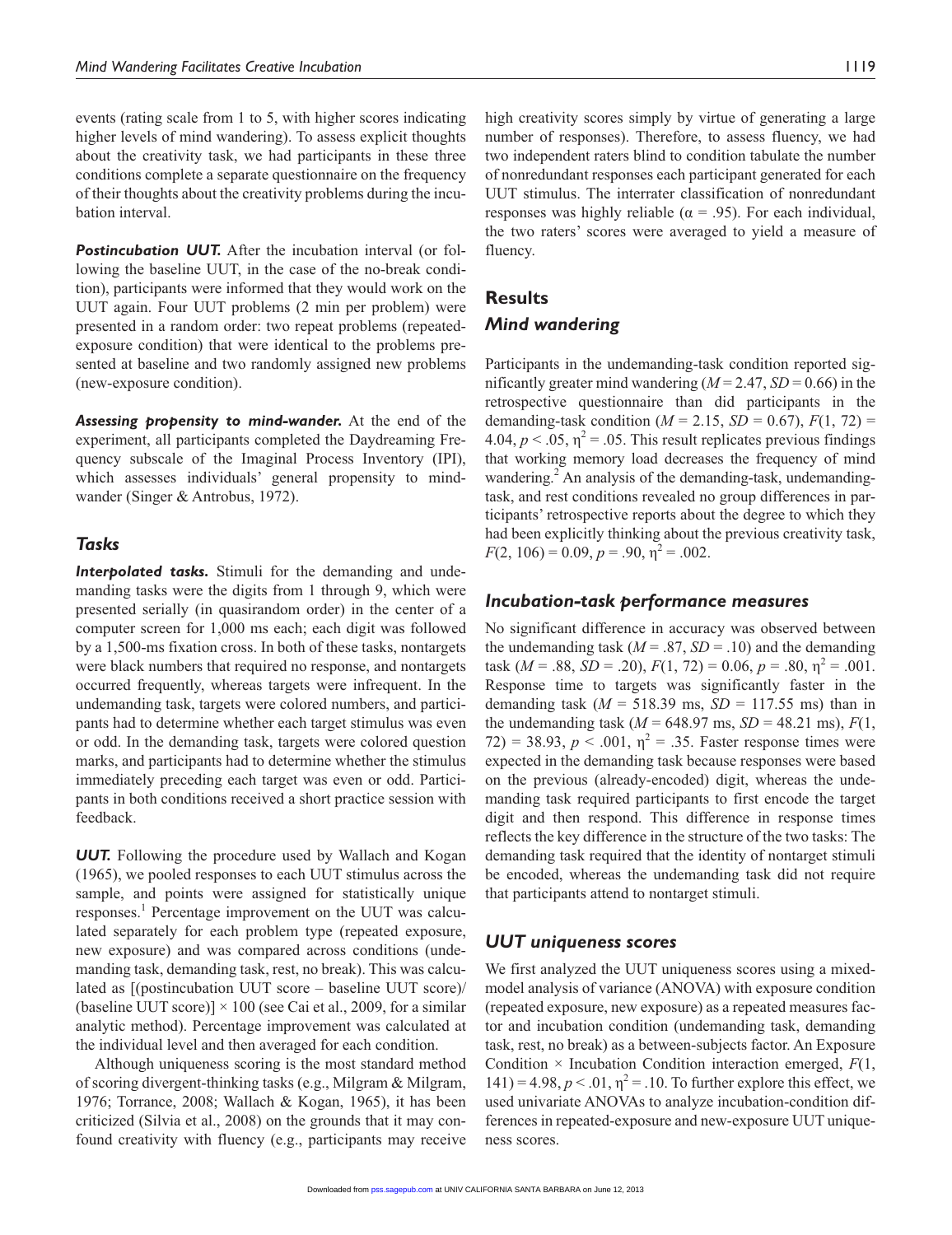

**Fig. 1.** Improvement in Unusual Uses Task (UUT) uniqueness scores (postincubation performance relative to baseline performance) for repeatedexposure problems as a function of incubation condition. Error bars indicate standard errors of the mean.

*Repeated-exposure condition.* There was a significant effect of incubation condition in the repeated-exposure condition,  $F(1, 144) = 4.99$ ,  $p < .01$ ,  $\eta^2 = .10$ . Participants who engaged in an undemanding task during the incubation interval displayed significantly greater improvement in UUT uniqueness scores for repeated-exposure problems compared with participants who engaged in a demanding task  $(p < .01)$ , a period of rest ( $p < .01$ ), or no break ( $p < .01$ ). No significant difference in improvement was observed between participants who received no break and those who engaged in either a demanding task ( $p = .35$ ) or a period of rest ( $p = .30$ ); thus, no incubation effect was observed in the latter two conditions (see Fig. 1).

*New-exposure condition.* No incubation-condition differences were observed for improvement in uniqueness scores for new problems,  $F(1, 144) = 1.01$ ,  $p = .39$ ,  $\eta^2 = .02$  (Fig. 2). No significant difference was observed between participants who received no break and those who engaged in an undemanding task  $(p = .21)$ , a demanding task  $(p = .70)$ , or rest  $(p = .95)$ . Thus, there was no significant incubation effect in any incubation condition for the new-exposure problems.



**Fig. 2.** Improvement in Unusual Uses Task (UUT) uniqueness scores (postincubation performance relative to baseline performance) for newexposure problems as a function of incubation condition. Error bars indicate standard errors of the mean.

#### *UUT fluency*

Fluency scores for the repeated-exposure problems did not differ significantly between incubation conditions,  $F(1, 144) =$ 1.15,  $p = .39$ ,  $\eta^2 = .02$ . This result rules out the possibility that between-condition differences in creativity as indexed by uniqueness scores were a result of confounding fluency and creativity.

## *Individual differences in mind wandering and UUT uniqueness scores*

Scores on the Daydreaming Frequency subscale of the IPI positively correlated with UUT uniqueness scores for both repeated-exposure problems,  $r = .22$ ,  $p < .05$ , and newexposure problems,  $r = .20$ ,  $p < .05$ . This result provides preliminary evidence that individuals who mind-wander more frequently in their daily lives may be more creative in general.

#### **Discussion**

Although research has suggested that taking a break can facilitate creativity, the mechanism of this incubation effect has remained unclear and has been the source of considerable empirical research and theoretical debate (e.g., Dijksterhuis & Meurs, 2006; Smith & Blankenship, 1989; Yaniv & Meyer, 1987). The study reported here demonstrated that taking a break involving an undemanding task improved performance on a classic creativity task (the UUT) far more than did taking a break involving a demanding task, resting, or taking no break. Notably, this improvement was observed only for repeated-exposure problems, which demonstrates that it resulted from an incubation process rather than a general increase in creative problem solving. Together, these data corroborate, within a single experiment, the conclusion of a recent meta-analysis (Sio & Ormerod, 2009) showing that incubation effects were larger in studies in which individuals engaged in an undemanding interpolated task than in studies that included a demanding interpolated task or a rest period.

Our data support the notion that specific types of unrelated thought facilitate creative problem solving. Even though the act of encoding information in working memory was unrelated to the solutions of the creativity problems, no incubation effect was observed in the demanding-task condition. Moreover, the undemanding-task condition was not associated with increased frequency of thoughts explicitly about the creativity problems, but was characterized by high levels of mind wandering. Thus, our data indicate that creative problem solutions may be facilitated specifically by simple external tasks (i.e., tasks not related to the primary task) that maximize mind wandering.

The observation that performance selectively improved for repeated-exposure problems (and not for new problems) indicates that engaging in a task conducive to mind wandering does not lead to general increases in creative problem-solving ability. However, performance on both repeated-exposure and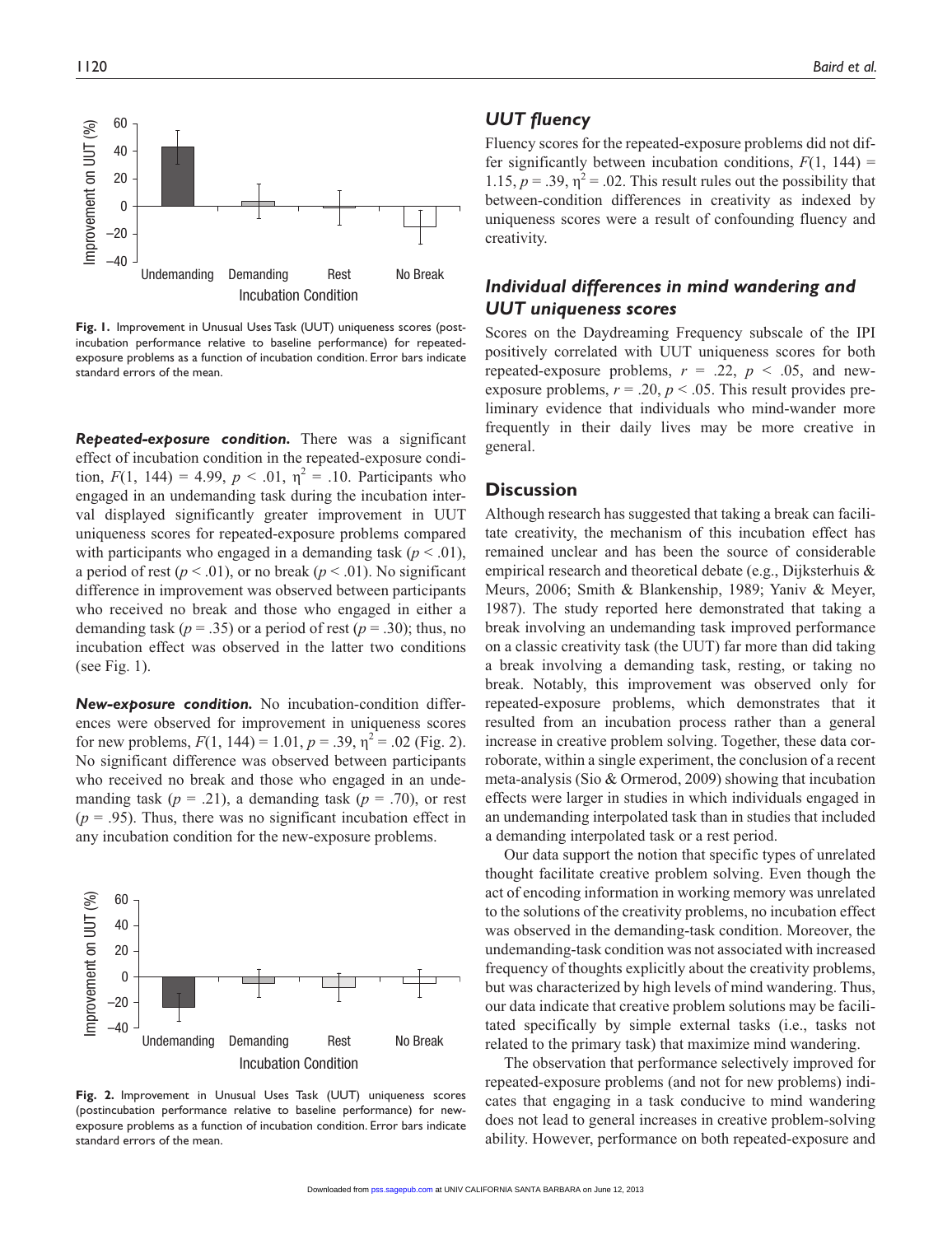new problems positively correlated with individuals' general propensity to mind-wander in everyday life (as assessed by the IPI). This observation provides preliminary evidence that there may be a relationship between individual differences in mind wandering and creativity. Although this observation is intriguing, it should be noted that this study lacked assessments for a variety of other individual differences measures (most notably, measures of inhibition) that could in principle account for the association between propensity to mindwander and performance on the creativity task. An important direction for future research will be to conduct a more thorough assessment of the relationship between individual differences in mind wandering and creativity while controlling for other factors that could contribute to this relationship.

Further research is needed to determine precisely why the unrelated thoughts that occur during mind wandering uniquely facilitate incubation. One possibility is that mind wandering enhances creativity by increasing unconscious associative processing, as predicted by the spreading-activation account of incubation (e.g., Yaniv & Meyer, 1987; see also Dijksterhuis & Meurs, 2006). A second possibility derives from recent neuroimaging work indicating that executive and default networks interact during mind wandering (Christoff, Gordon, Smallwood, Smith, & Schooler, 2009). Interactions between these networks are observed relatively rarely in cognitive neuroscience (although see Baird, Smallwood, & Schooler, 2011; Gerlach, Spreng, Gilmore, & Schacter, 2011); considering that activations in both networks are observed prior to successful solution of insight problems (Kounios et al., 2008; Kounios et al., 2006), engaging in tasks conducive to mind wandering could contribute to incubation by creating a situation in which default and executive systems mutually contribute to associative processing. Neurocognitive investigations of the brain activations that occur during successful incubation intervals might profitably explore this issue.

Anecdotal accounts of the inception of creative ideas have long implicated mind wandering in the creative process. The findings reported here provide arguably the most direct evidence to date that conditions that favor mind wandering also enhance creativity. From a theoretical perspective, this research also helps to establish at least one benefit from engaging in this otherwise seemingly dysfunctional mental state. Although mind wandering may be linked to compromised performance on an external task (Barron et al., 2011; McVay & Kane, 2009) and may be a signature of unhappiness (Killingsworth & Gilbert, 2010), it may also serve as a foundation for creative inspiration.

#### **Acknowledgments**

We thank Steve Fiore for helpful discussion and James Schlegel, Alex Weis, and Adam Haik for assistance in conducting the research.

#### **Declaration of Conflicting Interests**

The authors declared that they had no conflicts of interest with respect to their authorship or the publication of this article.

#### **Funding**

This research was supported by the John Templeton Foundation under Grant No. 24329, awarded to Jonathan W. Schooler. Benjamin Baird is supported by a National Science Foundation Graduate Research Fellowship under Grant No. DGE-0707430. Michael D. Mrazek and Michael S. Franklin are supported through Office of Education Grant No. R305H030235, awarded to Jonathan W. Schooler and Jonathan Smallwood.

#### **Notes**

1. Following the procedure used by Wallach and Kogan (1965), we categorically assigned statistically unique responses a score of 1. Because problems were repeated in our incubation design, responses appearing up to two times across the sample received points. An alternative scoring method using a graded scale (from 1 to 5; S. Fiore, personal communication, January 25, 2011) yielded nearly identical results.

2. As noted, we also administered the mind-wandering questionnaire following the rest interval. The score on the retrospective mindwandering scale in the rest condition  $(M = 2.35, SD = 0.57)$  was not significantly different from the score on this scale in either the undemanding-task condition ( $p = .44$ ) or the demanding-task condition  $(p = .19)$ , although this comparison is difficult to interpret because the rest condition included no primary task to which internal thoughts could fail to pertain.

#### **References**

- Baird, B., Smallwood, S., & Schooler, J. W. (2011). Back to the future: Autobiographical planning and the functionality of mindwandering. *Consciousness and Cognition*, *20*, 1604–1611.
- Barron, E., Riby, L. M., Greer, J., & Smallwood, J. (2011). Absorbed in thought: The effect of mind wandering on the processing of relevant and irrelevant events. *Psychological Science*, *22*, 596– 601.
- Cai, D. J., Mednick, S. A., Harrison, E. M., Kanady, J. C., & Mednick, S. C. (2009). REM, not incubation, improves creativity by priming associative networks. *Proceedings of the National Academy of Sciences, USA*, *106*, 10130.
- Christoff, K., Gordon, A. M., Smallwood, J., Smith, R., & Schooler, J. W. (2009). Experience sampling during fMRI reveals default network and executive system contributions to mind wandering. *Proceedings of the National Academy of Sciences, USA*, *106*, 8719–8724.
- Dijksterhuis, A., & Meurs, T. (2006). Where creativity resides: The generative power of unconscious thought. *Consciousness and Cognition*, *15*, 135–146.
- Ellwood, S., Pallier, G., Snyder, A., & Gallate, J. (2009). The incubation effect: Hatching a solution? *Creativity Research Journal*, *21*, 6–14.
- Förster, J., Friedman, R. S., & Liberman, N. (2004). Temporal construal effects on abstract and concrete thinking: Consequences for insight and creative cognition. *Journal of Personality and Social Psychology*, *87*, 177–189.
- Gerlach, K. D., Spreng, R. N., Gilmore, A. W., & Schacter, D. L. (2011). Solving future problems: Default network and executive